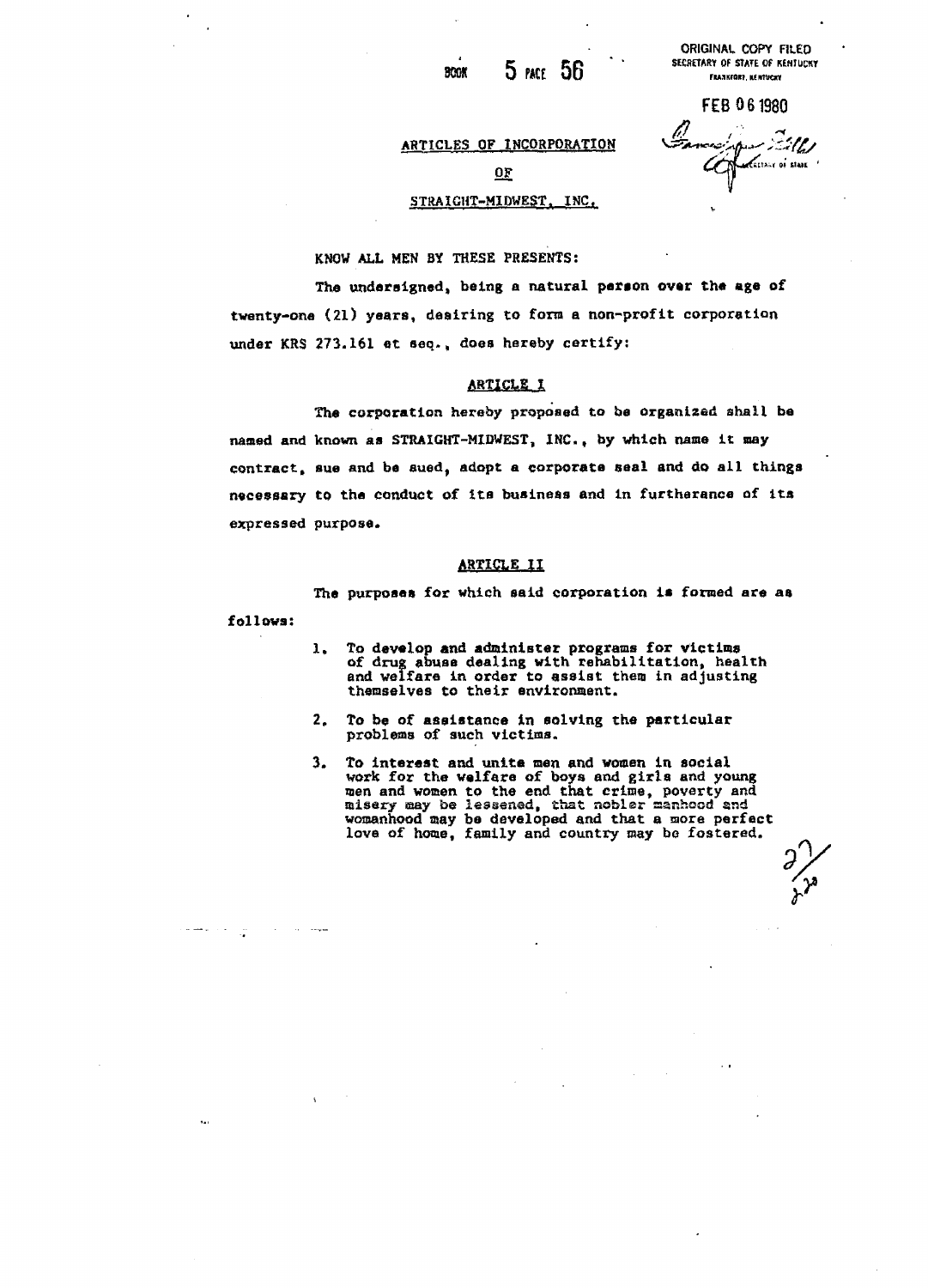In addition, the corporation reserves the right to do all things incident to the aforesaid primary purposes of the corporation, and specifically reserves tha right to undertake any pand all lawful purpose or purposes authorized under KRS 273.167.

#### ARTICLE III

The duration of this corporation shall be perpetual.

#### ARTICLE IV

The address of the registered office of this corporation shall be Sill U.S. Highway 42, Florence, Kentucky, and the registered agent at that address shall be Judy Sandlin.

# ARTICLE V

The corporation shall not be for pecuniary gain or profit and shall have no capital stock.

#### **ARTICLE VI**

The members of the corporation shall consist of those individuals who are listed below as the present officers of the corporation, as well as any parson who shall contribute financially or in the form of services to the corporation and who shall make application for membership to the corporation and be accepted by the Board of Directors thereof.

# ARTICLE VII

The affairs of the corporation shall be conducted by the following officers, viz: President, Vice President, Secretary and Treasurer. The individuals who are presently serving as officers

-2-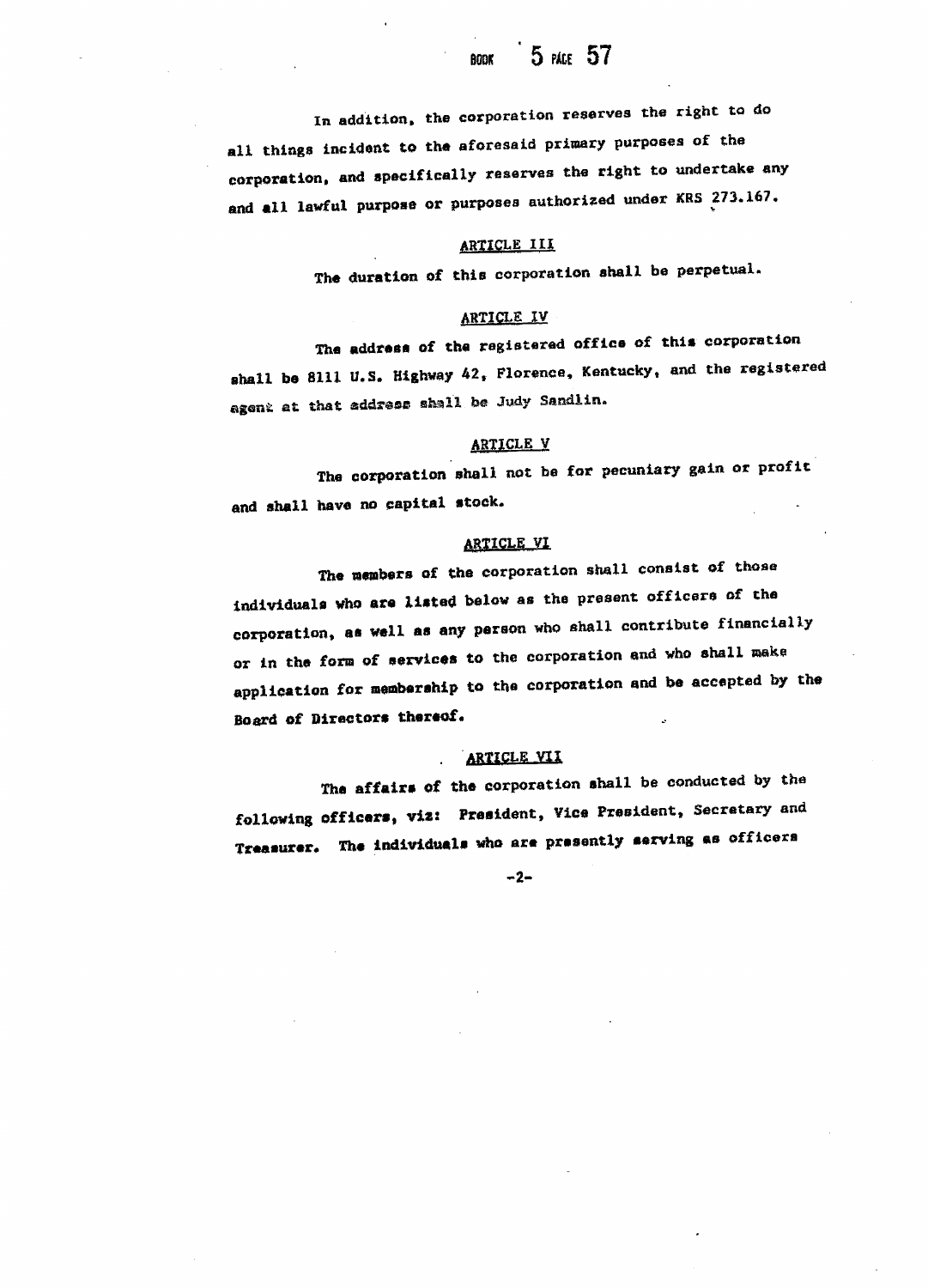5 mag 58 **BODK** 

as follows: ROGER BELANGER PRESIDENT 128 Winding Brook Lane Terrace Park, Ohio DALLAS SANDLIN VICE PRESIDENT 8111 U.S. 42 Florence, Kentucky PAT BELANGER SECRETARY 128 Winding Brook Lane Terrace Park, Ohio

until such time aa their successors are elected and qualify, are

JUDY SANDLIN TREASURER 8111 U.S. 42 Florence, Kentucky

#### **ARTICLE VIII**

Four Directors shall constitute the initial Board of Directors. These Directors shall be the sane individuals residing at the same addresses as given in the immediately preceding Article relating to officers, to-wit, Roger Belanger, Dallas Sandlin, Pat Belanger, and Judy Sandlin. The said Directors shall serve until the first annual meeting of members, or until their successors be elected and qualify.

#### ARTICLE IX

The incorporator of this corporation is Judy Sandlin, 8111 U.S. Highway 42, Florence, Kentucky.

#### ARTICLE X

It shall take a majority number of the voting members of this corporation to change the Articles of Incorporation.

-3-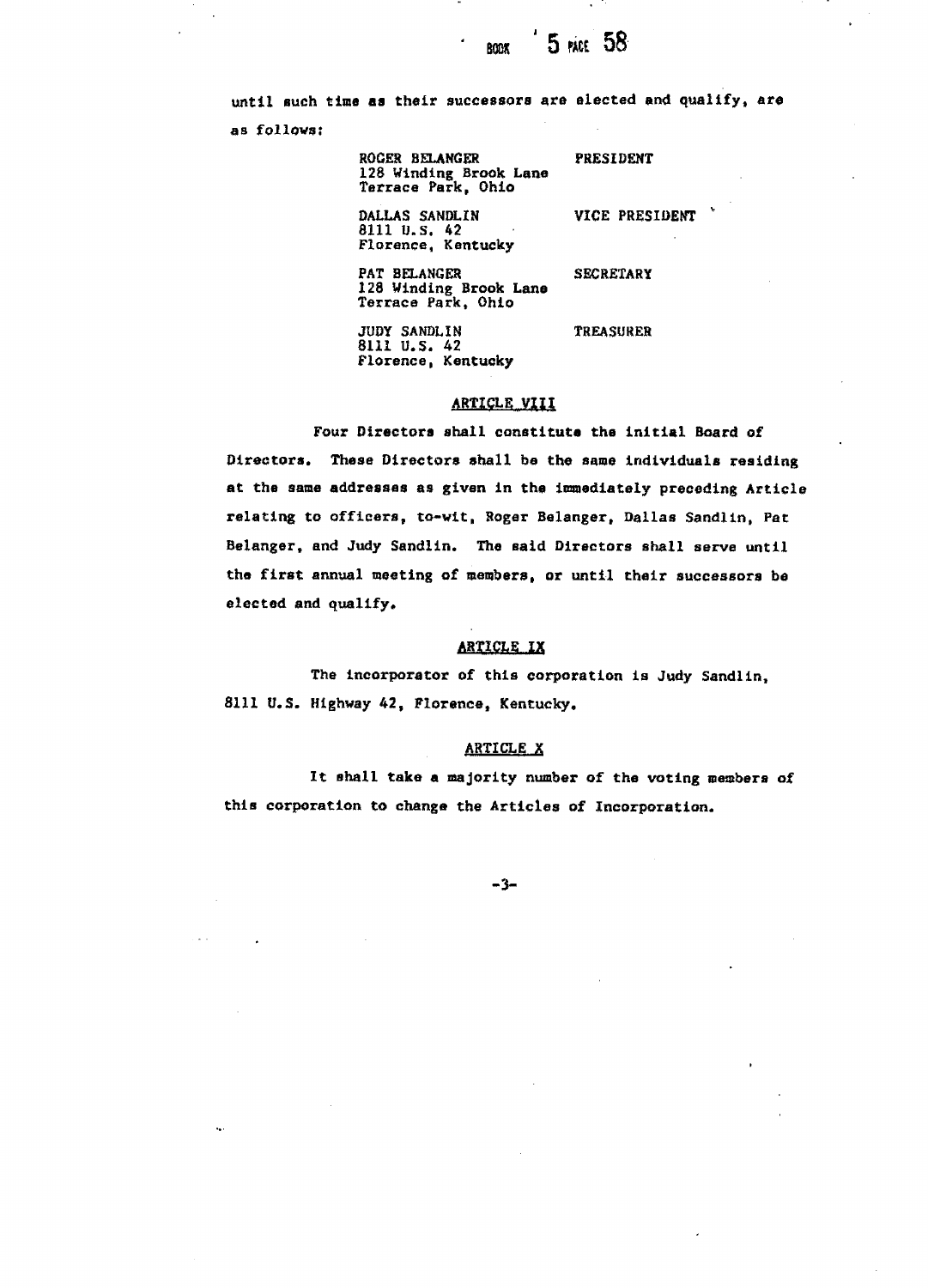# **BOOK** 5 PACE 59

IN WITNESS WHEREOF, I have hereunto set my hand on this,

the  $\mathcal{T}th$  day of February, 1980.

Jur dy Mandlin

COMMONWEALTH OF KENTUCKY) COUNTY OF BOONE

cknowledged, subscribed and sworn to before me this  $\alpha$  of February, 1980. (2008)  $\alpha$  we compute  $\alpha$  we compute  $\alpha$  we compute  $\alpha$  we compute  $\alpha$  we compute  $\alpha$ 

Sct. version of the

My commission expires

, 19 $8/3$  .  $50$ **TA** NOTARY **PUBLIC**

were prepared by:

These Articles of Incorporation \_NICK BENSON *'—'* ..................

NICK BENSON<br>of ROUSE & BENSON Attorneys at Law 10 South Main Street Walton, Kentucky 41094 Telephone Number: 606/485-4104

COMMONWEALTH OF KENTUCKY) ) Set. COUNTY OF BOONE

I, Jerry W. Rouse, Clerk of the County Court In and for the County aforesaid, do hereby certify that the foregoing Aricles of Incorporation of Straight-Midwest, Inc., was this day presented to me in my office, certified as above and lodged for record at \_  $o<sup>t</sup>$ clock,  $\_\_\_\_\_\$ .

-4-